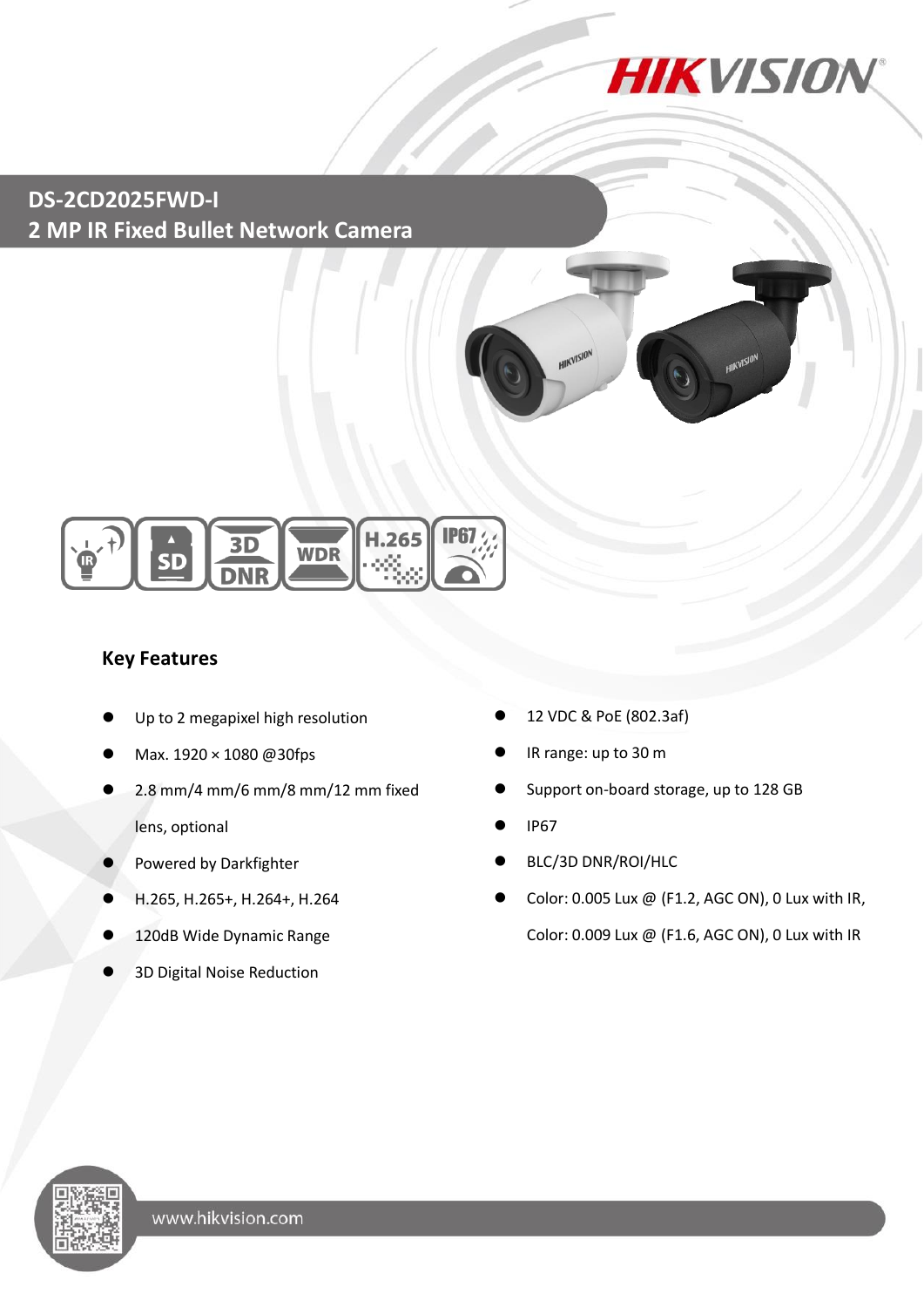

# **Specification**

 $\sum_{i=1}^{n}$ 

| <b>Camera</b>               |                                                                                                                                                                                                       |  |
|-----------------------------|-------------------------------------------------------------------------------------------------------------------------------------------------------------------------------------------------------|--|
| Image Sensor                | 1/2.8" Progressive Scan CMOS                                                                                                                                                                          |  |
| Min. Illumination           | Color: 0.005 Lux @ (F1.2, AGC ON), 0 Lux with IR<br>Color: 0.009 Lux @ (F1.6, AGC ON), 0 Lux with IR                                                                                                  |  |
| Shutter Speed               | 1/3 s to 1/100,000 s                                                                                                                                                                                  |  |
| Slow Shutter                | Yes                                                                                                                                                                                                   |  |
| Focal length                | 2.8/4/6/8/12 mm                                                                                                                                                                                       |  |
| Focus                       | Fixed                                                                                                                                                                                                 |  |
| Lens                        | 2.8 mm, horizontal field of view: 108°<br>4 mm, horizontal field of view: 86.4°<br>6 mm, horizontal field of view: 52°<br>8 mm, horizontal field of view: 41°<br>12 mm, horizontal field of view: 25° |  |
| Lens Mount                  | M12                                                                                                                                                                                                   |  |
| Iris                        | F1.6                                                                                                                                                                                                  |  |
| Day & Night                 | IR cut filter                                                                                                                                                                                         |  |
| <b>DNR</b>                  | 3D DNR                                                                                                                                                                                                |  |
| Wide Dynamic Range          | 120dB                                                                                                                                                                                                 |  |
| 3-Axis Adjustment (bracket) | Pan: 0° to 360°, tilt: 0° to 90°, rotate: 0° to 360°                                                                                                                                                  |  |
| <b>Compression Standard</b> |                                                                                                                                                                                                       |  |
| Video Compression           | Main stream: H.265/H.264<br>Sub-stream: H.265/H.264/MJPEG<br>Third stream: H.265/H.264                                                                                                                |  |
| H.264 Type                  | Main Profile/High Profile                                                                                                                                                                             |  |
| $H.264+$                    | Main stream supports                                                                                                                                                                                  |  |
| H.265 Type                  | <b>Main Profile</b>                                                                                                                                                                                   |  |
| $H.265+$                    | Main stream supports                                                                                                                                                                                  |  |
| Video Bit Rate              | 32 Kbps to 16 Mbps                                                                                                                                                                                    |  |
| <b>Image</b>                |                                                                                                                                                                                                       |  |
| Max. Resolution             | $1920 \times 1080$                                                                                                                                                                                    |  |
| Main Stream                 | 50Hz: 25fps (1920 × 1080, 1280 × 960, 1280×720)<br>60Hz: 30fps (1920 × 1080, 1280 × 960, 1280×720)                                                                                                    |  |
| Sub-Stream                  | 50Hz: 25fps (640 × 480, 640 × 360, 320 × 240)<br>60Hz: 30fps (640 × 480, 640 × 360, 320 × 240)                                                                                                        |  |
| Third Stream                | 50Hz: 25fps (1920 × 1080, 1280×720, 640 × 360, 352 × 288)<br>60Hz: 30fps (1920 × 1080, 1280×720, 640 × 360, 352 × 240)                                                                                |  |
| Image Enhancement           | BLC/3D DNR/HLC                                                                                                                                                                                        |  |
| <b>Image Setting</b>        | Rotate mode, saturation, brightness, contrast, sharpness, AGC, and white balance adjustable by<br>client software or web browser                                                                      |  |
| ROI (Region of Interest)    | Support 1 fixed region for main stream and sub-stream separately                                                                                                                                      |  |
| Day/Night Switch            | Day/Night/Auto/Schedule                                                                                                                                                                               |  |
| <b>Network</b>              |                                                                                                                                                                                                       |  |
| Network Storage             | Support microSD/SDHC/SDXC card (128G) local storage, NAS (NFS, SMB/CIFS), ANR                                                                                                                         |  |
| Protocols                   | TCP/IP, UDP, ICMP, HTTP, HTTPS, FTP, DHCP, DNS, DDNS, RTP, RTSP, RTCP, PPPOE, NTP, UPnP,<br>SMTP, SNMP, IGMP, 802.1X, QoS, IPv6, UDP, Bonjour, SSL/TLS                                                |  |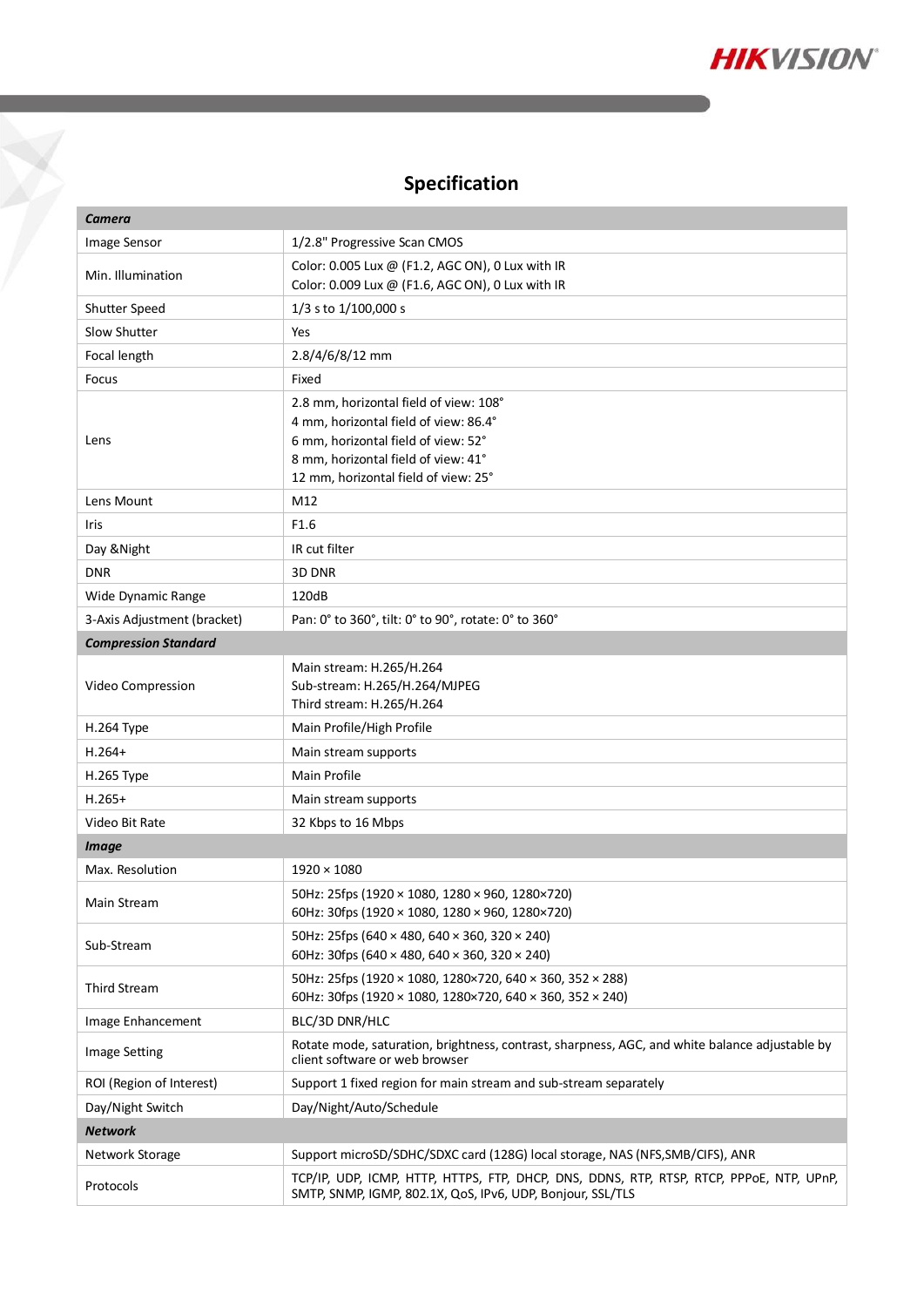

| <b>General Function</b>        | Anti-flicker, three streams, heartbeat, mirror, privacy masks, password reset via e-mail, pixel<br>counter, HTTP listening                                                                                                                                                                                                                            |
|--------------------------------|-------------------------------------------------------------------------------------------------------------------------------------------------------------------------------------------------------------------------------------------------------------------------------------------------------------------------------------------------------|
| API                            | ONVIF (PROFILE S, PROFILE G, PROFILE T), ISAPI, SDK, Ehome                                                                                                                                                                                                                                                                                            |
| Security                       | Password protection, complicated password, HTTPS encryption, 802.1X authentication (EAP-TLS<br>1.2, EAP-LEAP, EAP-MD5), watermark, IP address filter, basic and digest authentication for<br>HTTP/HTTPS, WSSE and digest authentication for ONVIF, TLS1.2                                                                                             |
| Simultaneous Live View         | Up to 6 channels                                                                                                                                                                                                                                                                                                                                      |
| User/Host                      | Up to 32 users<br>3 levels: Administrator, Operator and User                                                                                                                                                                                                                                                                                          |
| Client                         | iVMS-4200, Hik-Connect, Hik-Central                                                                                                                                                                                                                                                                                                                   |
| Web Browser                    | Plug-in required live view: IE8+<br>Plug-in free live view: Chrome 57.0+, Firefox 52.0+, Safari 11+<br>Local Service: Chrome 41.0+, Firefox 30.0+                                                                                                                                                                                                     |
| <b>Interface</b>               |                                                                                                                                                                                                                                                                                                                                                       |
| <b>Communication Interface</b> | 1 RJ45 10M/100M self-adaptive Ethernet port                                                                                                                                                                                                                                                                                                           |
| On-board Storage               | Built-in microSD/SDHC/SDXC slot, up to 128 GB                                                                                                                                                                                                                                                                                                         |
| <b>Reset Button</b>            | Yes                                                                                                                                                                                                                                                                                                                                                   |
| <b>Smart Feature-set</b>       |                                                                                                                                                                                                                                                                                                                                                       |
| Smart Event                    | Line crossing detection, intrusion detection, unattended baggage detection, object removal<br>detection, face detection, scene change detection                                                                                                                                                                                                       |
| <b>Basic Event</b>             | Motion detection, video tampering alarm, exception (network disconnected, IP address conflict,<br>illegal login, HDD full, HDD error)                                                                                                                                                                                                                 |
| Linkage Method                 | Trigger recording: memory card, network storage, pre-record and post-record<br>Trigger captured pictures uploading: FTP, HTTP, NAS, Email<br>Trigger notification: HTTP, ISAPI, Email                                                                                                                                                                 |
| <b>General</b>                 |                                                                                                                                                                                                                                                                                                                                                       |
| <b>Operating Conditions</b>    | -30 °C to +60 °C (-22 °F to +140 °F), Humidity 95% or less (non-condensing)                                                                                                                                                                                                                                                                           |
| Web Client Language            | 32 languages<br>English, Russian, Estonian, Bulgarian, Hungarian, Greek, German, Italian, Czech, Slovak, French,<br>Polish, Dutch, Portuguese, Spanish, Romanian, Danish, Swedish, Norwegian, Finnish, Croatian,<br>Slovenian, Serbian, Turkish, Korean, Traditional Chinese, Thai, Vietnamese, Japanese, Latvian,<br>Lithuanian, Portuguese (Brazil) |
| Power                          | 12 VDC ± 25%, 5 W<br>PoE(802.3af, 36 V to 57V, class 3), 6.5 W                                                                                                                                                                                                                                                                                        |
| IR Range                       | Up to 30 m                                                                                                                                                                                                                                                                                                                                            |
| Protection Level               | <b>IP67</b>                                                                                                                                                                                                                                                                                                                                           |
| Material                       | Metal                                                                                                                                                                                                                                                                                                                                                 |
| Dimensions                     | Camera: $\Phi$ 70 × 155.03 mm ( $\Phi$ 2.76" × 6.1")<br>Package: 216 × 121 × 118 mm (8.5" × 4.76" × 4.65")                                                                                                                                                                                                                                            |
| Weight                         | Camera: 410 g (0.9 lb.)                                                                                                                                                                                                                                                                                                                               |

### **Available Model**

Y

DS-2CD2025FWD-I (2.8/4/6/8/12 mm)